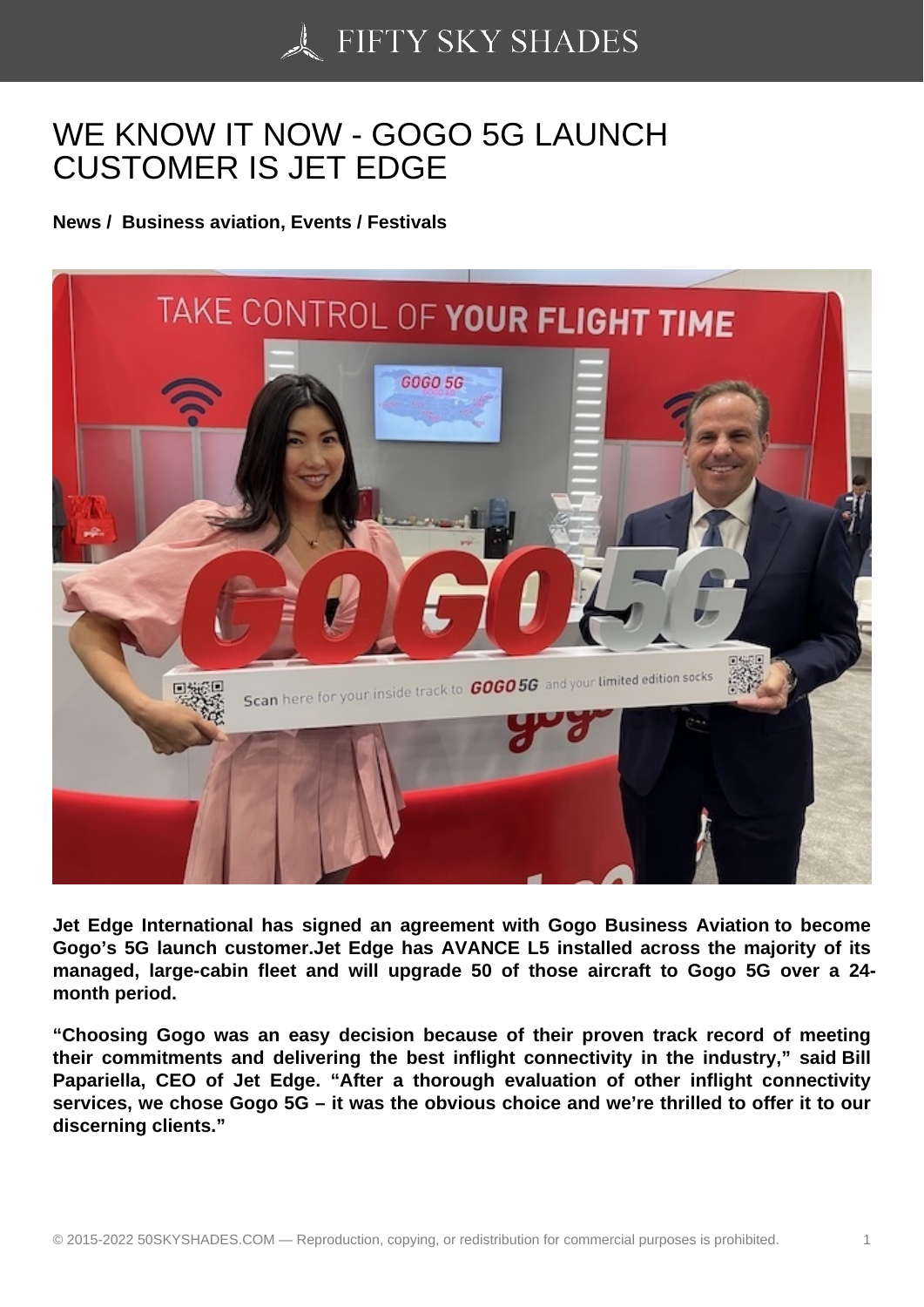**Gogo 5G has been designed to deliver high throughput with very low latency to address the increased demand in data-heavy services and applications in use today, as well as emerging technologies in the future.** 

**Deployment of the 5G network has begun and the onboard hardware is in certification approval. Gogo 5G will serve aircraft operating within the contiguous United States and the nationwide network is expected to launch in the second half of 2022.** 



"We have a long-standing relationship with Jet Edge and by upgrading to Gogo 5G, it shows the commitment Jet Edge is making to its clients to provide the best inflight connectivity and entertainment experience in business aviation," said Andy Geist, senior vice president of business development for Gogo. "With AVANCE L5 installed across most of its fleet, upgrading to 5G becomes a relatively quick and easy process."

Jet Edge is the largest operator of super-midsize and large cabin jets in private aviation. The fleet sets the standard with the highest safety certification, immaculate interiors, cabin amenities, and the fastest high-speed Wi-Fi in the sky. With Jet Edge Reserve, members enjoy exclusive benefits and dynamic pricing with the most client-friendly terms and conditions in the industry. Reserve membership is fully refundable with no annual fees and no expiration.

Gogo is the world's largest provider of broadband connectivity services for the business aviation market. We offer a customizable suite of smart cabin systems for highly integrated connectivity, inflight entertainment and voice solutions. Gogo's products and services are installed on thousands of business aircraft of all sizes and mission types from turboprops to the largest global jets, and are utilized by the largest fractional ownership operators, charter operators, corporate flight departments and individuals.